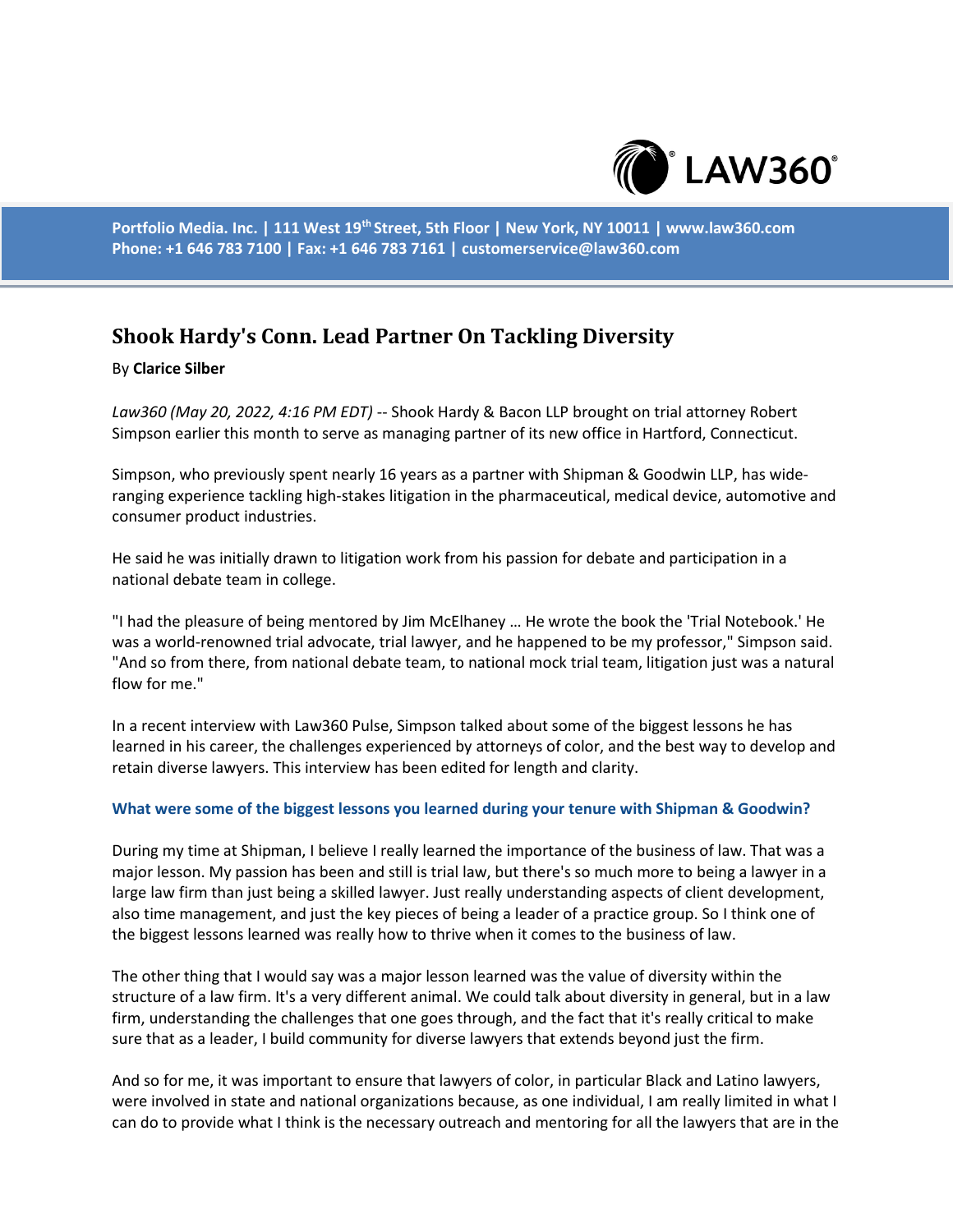firm. And as the senior lawyer of color, as a manager, as the leader of the firm, I know that I want to have an impact. I want to be able to cultivate and develop the lawyers of color who come behind me. Part of that is making sure I provide them the network of a community so that they are able to thrive. Those are some of the lessons learned while I was at Shipman for sure.

## **What are challenges you experienced coming up in the industry as an attorney of color?**

There are many challenges. I think there really is not an appreciation for the demands that are placed on lawyers of color. It's really important for lawyers of color to be involved in not only the American Bar Association or the Connecticut Bar Association, which are the predominantly white bar associations, but also to be involved in the Black or Latino bar associations of a national and local level. And really, I think in order to build a community, it's necessary to understand the community. Lawyers of color have to be in both worlds, I believe, to advance. And I think that's a pressure, that's a burden, that other lawyers just don't have to face.

Then of course … you know sometimes you feel as a lawyer of color, that the generation behind you, lawyers of color, everything is riding on your shoulders to succeed. If you fail, you fail for all lawyers of color that come behind you. And that is something that is just an added burden, but I just turn that really into a blessing. I think that by being out in front, by being a leader, that now I can use that platform to really encourage not only other lawyers of color, but high schoolers and college folks, just to see it's possible. It's possible to break barriers. I've been the first black partner at two major law firms, and in leadership and management, and I believe that I love to use that platform just to say anything is possible. So although there are burdens and there are challenges, there are blessings that come with the particular platform.

## **What do you find to be the best way to develop and retain young diverse attorneys?**

It's the same way that you develop and you retain clients — relationships. You need to put the time in to develop relationships. And that goes to the point about being active and involved in the affinity bar associations, not just by dropping a check so that you're a sponsor, because that is really of minimal value, but taking time out to get to know the lawyers that are in the community. So when you're looking to hire, you know where to go, who to go to.

One of the superstar associates that will be joining me — Sheldon Poole — when I was looking for an associate I went out to the Crawford Bar Association and I reached out to a colleague of mine and said, "Hey, I'm looking for top talent ..." and he identified Sheldon as one of those connections. And even though I didn't have a personal relationship with Sheldon, I had relationships with individuals in the bar association so that I could tap into their resources, their connections with people that I could use to recruit.

So I think it's relationships with individuals, relationships with schools, that will be able to bear fruit with tremendous talented lawyers of color. I think that really is the key, and people don't really want to put the time and energy into it, but they do it when it comes to client relationships. And if they are sincere, with respect to developing a diverse bench, they need to put in the same time and energy into building relationships with lawyers of color.

### **What book or podcast is on your nightstand right now?**

"The Power of Full Engagement" by James Loehr.